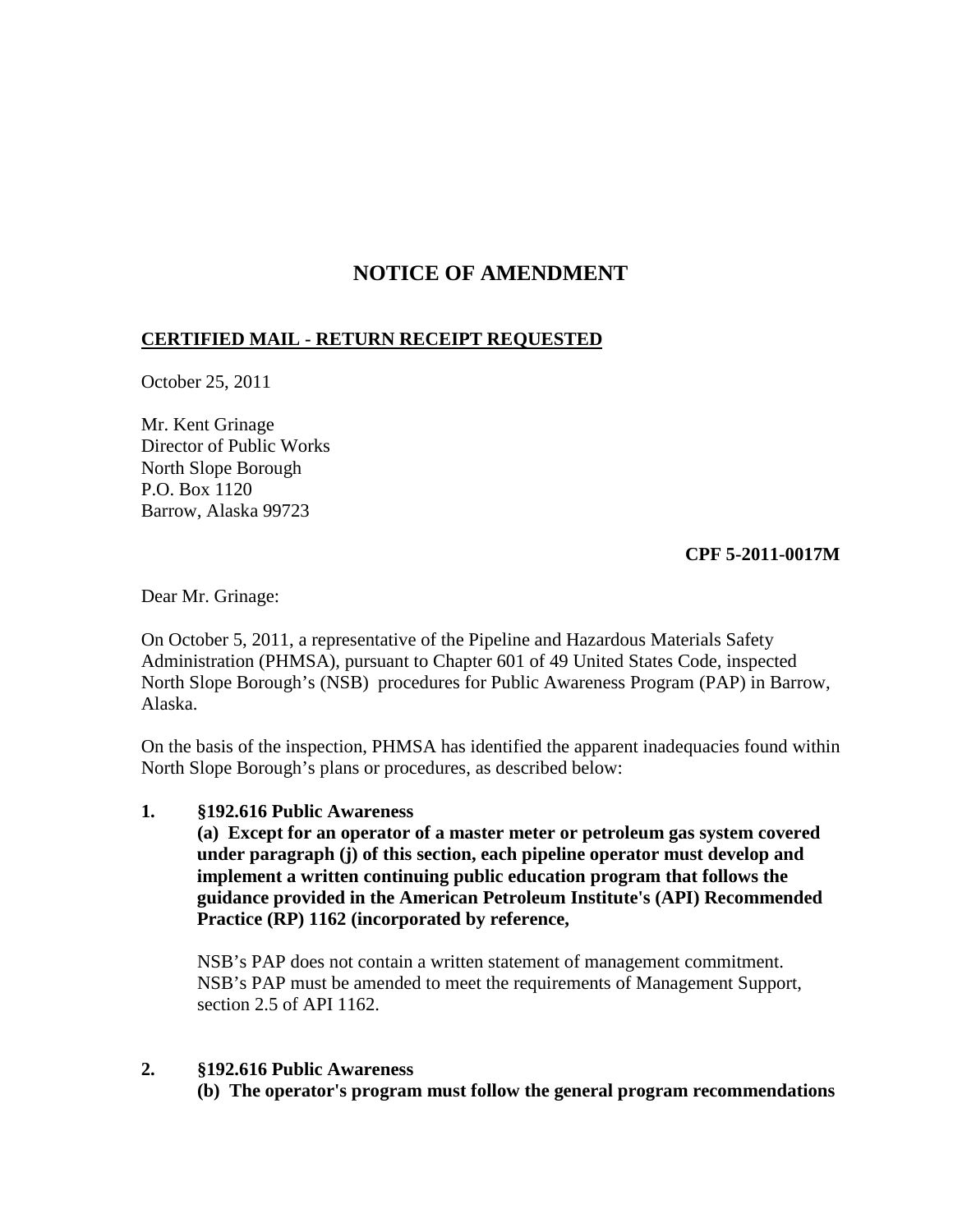## **of API RP 1162 and assess the unique attributes and characteristics of the operator's pipeline and facilities**

NSB's PAP does not capture the unique hazards associated with non-odorized natural gas being transported in the Nuiqsut Transmission Line.

## **3. §192.616 Public Awareness**

**(c) The operator must follow the general program recommendations, including baseline and supplemental requirements of API RP 1162, unless the operator provides justification in its program or procedural manual as to why compliance with all or certain provisions of the recommended practice is not practicable and not necessary for safety.**

A. NSB's PAP does not include the public officials in the Nuiqsut System Program or justify why they were not included.

B. NSB's PAP does list the frequency of contact with stakeholders for the distribution system.

C. NSB's PAP indicates that NSB is a member of the Alaska One Call system. This was not the case at the time of inspection. NSB's PAP must state how line locates and leaks are to be reported.

D. NSB's PAP does not specify how annual audits will be conducted and evaluated.

E. NSB's PAP does not specify how 4 year program evaluations will be conducted and evaluated.

#### Response to this Notice

This Notice is provided pursuant to 49 U.S.C. § 60108(a) and 49 C.F.R. § 190.237. Enclosed as part of this Notice is a document entitled *Response Options for Pipeline Operators in Compliance Proceedings*. Please refer to this document and note the response options. Be advised that all material you submit in response to this enforcement action is subject to being made publicly available. If you believe that any portion of your responsive material qualifies for confidential treatment under 5 U.S.C. 552(b), along with the complete original document you must provide a second copy of the document with the portions you believe qualify for confidential treatment redacted and an explanation of why you believe the redacted information qualifies for confidential treatment under 5 U.S.C. 552(b). If you do not respond within 30 days of receipt of this Notice, this constitutes a waiver of your right to contest the allegations in this Notice and authorizes the Associate Administrator for Pipeline Safety to find facts as alleged in this Notice without further notice to you and to issue a Final Order.

If, after opportunity for a hearing, your plans or procedures are found inadequate as alleged in this Notice, you may be ordered to amend your plans or procedures to correct the